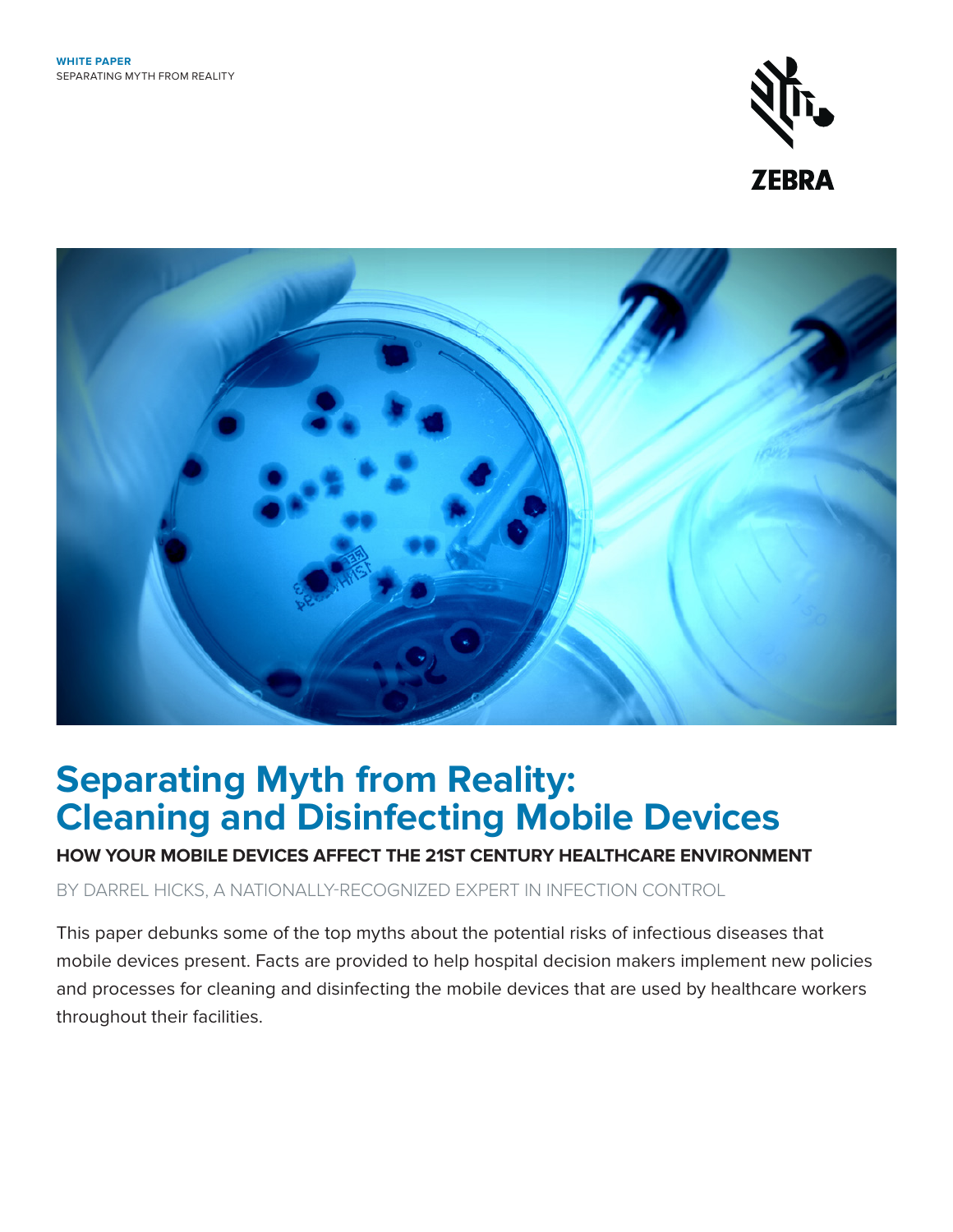## KEEPING PATIENTS SAFE

Not all that long ago, hospitals relied on pen and paper for measuring, monitoring and reporting information. Today, handheld computers and mobile devices have taken their rightful place in hospitals around the world. On a daily basis, clinicians use these powerful devices to gain instant access to a wealth of mission critical information — from real-time lab results to a change in a patient's condition or verification of the '5 rights' of medication administration at a patient's bedside. Patient care and clinical outcomes have dramatically improved.



#### ANTIOBIOTIC-RESISTANT BACTERIA<sup>4</sup>

The CDC reports six antibiotic-resistant bacteria that are of greatest concern for U.S. hospitals:

#### 1

Carbapenemresistant Enterobacteriaceae

#### 2

Methicillin-resistant **Staphylococcus** aureus

#### 3

Extended-spectrum β-lactamaseproducing Enterobacteriaceae

#### 4

Vancomycinresistant **Enterococcus** 

#### 5

Multidrug-resistant Pseudomonas aeruginosa

#### 6

Multidrug-resistant Acinetobacter

Along with the many important benefits these devices provide, however, come new concerns about infection control and the need to keep the devices cleaned and disinfected. On any given day in the U.S., approximately one in 25 hospital patients will have at least one healthcare-associated infection (HAI), according to the Centers for Disease Control (CDC).<sup>1</sup>

The fact is that all too many patients in U.S. hospitals—about 2 million every year—fall victim to infections from superbugs, or antibiotic-resistant bacteria that can be extremely difficult and costly to treat.

According to the CDC, the chance of an HAI caused by one of these superbugs in a short-term acute care hospital is 1 in 7, and 1 in 4 in long-term acute care hospitals. While hospitals are improving in their efforts to prevent HAIs, much work remains to fight these superbugs.

Hospitals are sitting up and taking notice because, with passage of the Affordable Care Act (ACA), they are now much more accountable for HAIs. The ACA provides incentives to hospitals to reduce their readmission rates (frequently caused by HAIs). When a readmission rate exceeds a specific threshold, the hospital's reimbursements from Medicare and state Medicaid programs can be significantly reduced.

#### **INFECTION CONTROL PRACTICES**

By following standardized, evidence-based infection control practices, hospitals can significantly reduce the incidence of HAIs. Among best practices are the cleaning and disinfection of mobile healthcare equipment (e.g., wheelchairs) that comes into frequent contact with staff, patients, and visitors. That frequent contact compounds the risk of the spread of pathogens from individuals to the equipment, and vice versa.

With the implementation of electronic health records and the increased availability of mobile devices, healthcare workers now have greater, faster access to information at their fingertips at the point-ofcare. A recent HIMSS survey<sup>2</sup> found that wireless technology is being adopted faster than hospital policies, with many hospitals allowing use of devices owned by the end user. According to the survey, most physicians (69%) use mobile technologies to view patient information, with 36% using them to collect data at the bedside.

Just as with other devices that come into contact with the hands of healthcare workers, mobile devices can pose a significant risk of the spread of HAIs in patient care environments. The Journal of Hospital Infection raised this concern as early as 2009, stating that "bacterial contamination of mobile communication devices could be an important issue affecting the implementation of effective infection control measures and might have an impact on efforts to reduce cross-contamination."3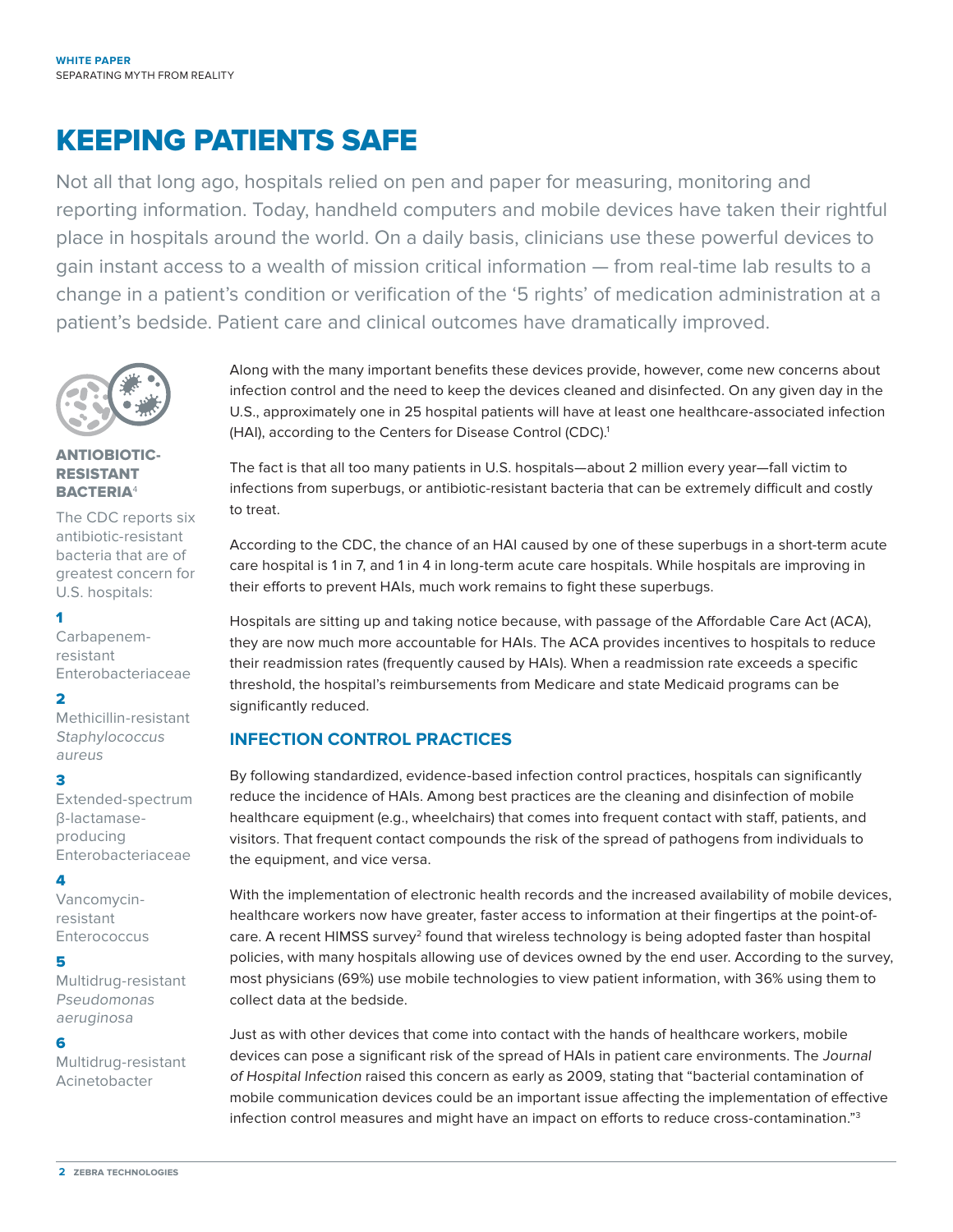## MYTH VERSUS REALITY

This paper addresses six of the top myths about the potential risks that mobile devices present in healthcare environments. Facts are presented to help hospital decision makers implement new policies and processes for cleaning and disinfecting mobile devices used by healthcare workers throughout their facilities.

## 1. RISK OF INFECTION

#### MYTH:

**Mobile computers and cell phones cannot spread deadly viruses.**

#### REALITY:

**Mobile devices are everywhere in U.S. hospitals. As they travel from patient rooms to labs, operating rooms (ORs), intensive care units (ICUs), and other hospital environments, the risk of spreading infections rises alarmingly.**

#### FACTS:

Mobile computers, scanners, printers, and mobile phones are all a fact of life in hospitals. Because of their constant contact with the hands, faces, and ears of healthcare workers throughout the day, their screens inevitably become filled with multiple bacteria. Mobile phones in particular—because of the heat generated by their batteries and the fact that they are often stored in dark, warm places like pockets—act as breeding grounds for bacteria. A typical mobile phone has 18 times more harmful bacteria than a handle in a public restroom.

A recent study published in Annals of Clinical Microbiology and Antimicrobials<sup>5</sup> was conducted to determine the contamination rate of the mobile phones and hands of healthcare workers in 14 operating rooms and a mixed tertiary ICU. The results showed bacterial growth on 94.5% of the mobile phones, some of which are known to cause nosocomial infections. The study also demonstrated that the microorganisms isolated from both the mobile phones and the hands of the healthcare workers were similar. (Another important finding was that 89.5% of the participants never cleaned their mobile phones.)

Another study of the mobile phones of healthcare workers published in HealthMed<sup>6</sup> demonstrated that more than 70% of the phones were contaminated by various types of bacteria, with 16.7% carrying bacterial known to cause nosocomial infections.

While the importance of using hand sanitizers to prevent the spread of bacteria is well recognized, the establishment of practices and protocols for cleaning and disinfecting mobile devices is not as widespread at U.S. hospitals.

The fact is that if mobile devices, such as printers and scanners, are not properly cleaned and/or disinfected after every bedside patient interaction, there is a risk of the device carrying potentially deadly bacteria and that chain of infection from a patient carrying a deadly pathogen puts other patients and staff at risk.



In a recent study, 94.5% of healthcare worker mobile phones contained bacterial growth, some of which are known to cause nosocomial infections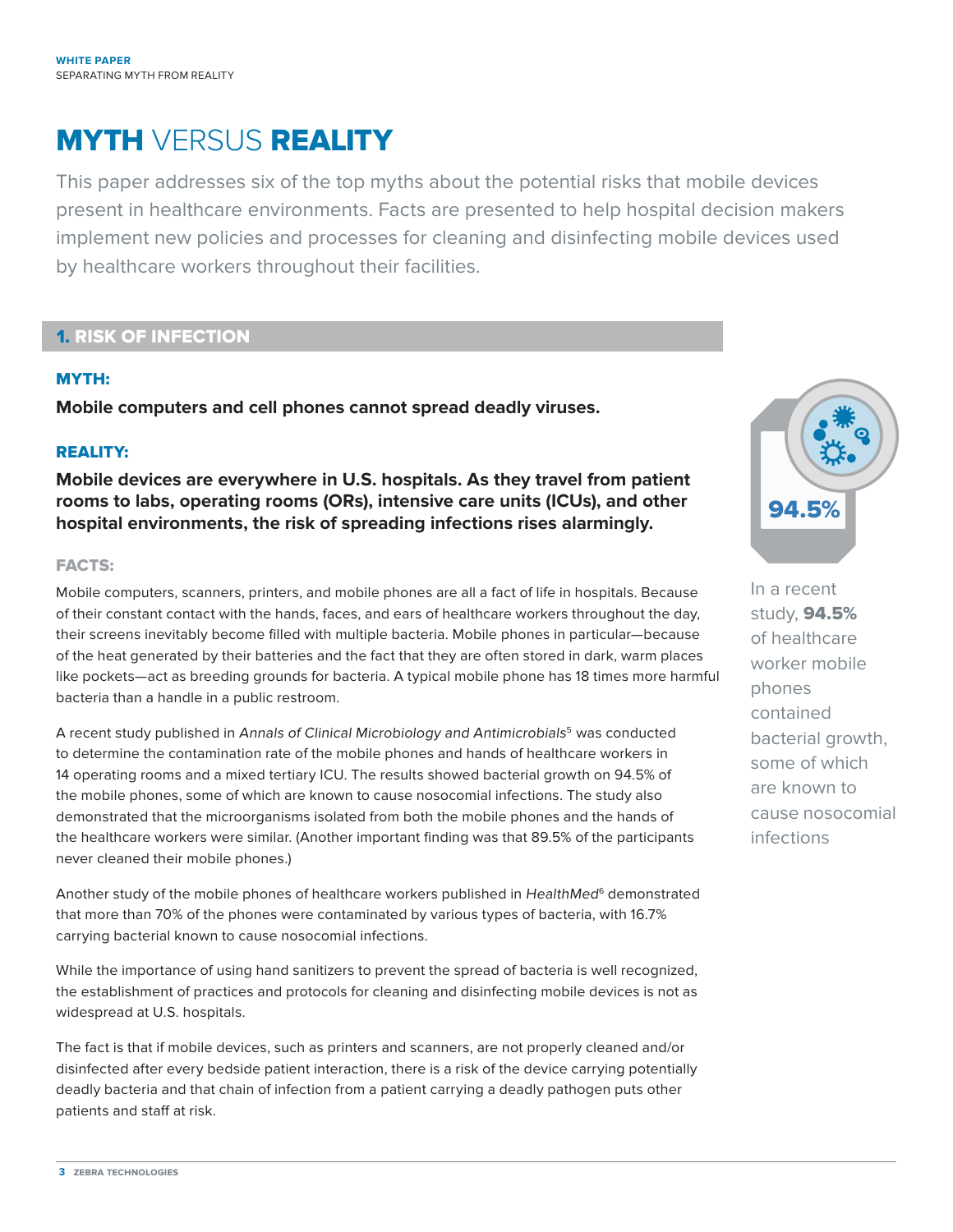### 2. HANDWASHING

#### MYTH:

**Healthcare workers follow strict hand hygiene protocols to prevent or control the spread of infectious disease in healthcare environments.**

#### REALITY:

**The surprising truth is that healthcare workers are not washing their hands as much as they should. In fact, the handwashing compliance rate at many hospitals is as low as 30% of the time that they interact with patients.**<sup>7</sup>

#### FACTS:

The practice of hand hygiene is widely recognized as an important first defense against HAIs in hospitals. Healthcare workers who come into contact with patients are expected to perform handwashing multiple times throughout each patient interaction. The CDC and the World Health Organization (WHO) consider inadequate hand hygiene to be one of the most important contributors to infections. The WHO provides guidelines for situations in which healthcare is delivered to a patient.<sup>8</sup>

Unfortunately, the low rates of handwashing compliance at U.S. hospitals are creating scenarios in which mobile devices become fomites, or objects that can transmit disease.



5 MOMENTS FOR HAND HYGIENE

Source: World Health Organization

Not just the hands of healthcare workers: Patients' hands also carry superbugs

A recent research letter published in JAMA Internal Medicine reports on the patient's role in the transmission of infections. Researchers found that nearly 1 in 4 patients moving from hospitals to postacute care facilities had superbugs on their hands. While receiving post-acute care, approximately 10% of the patients contracted an additional superbug and, of those, 67% still showed signs of the superbug upon discharge.<sup>9</sup>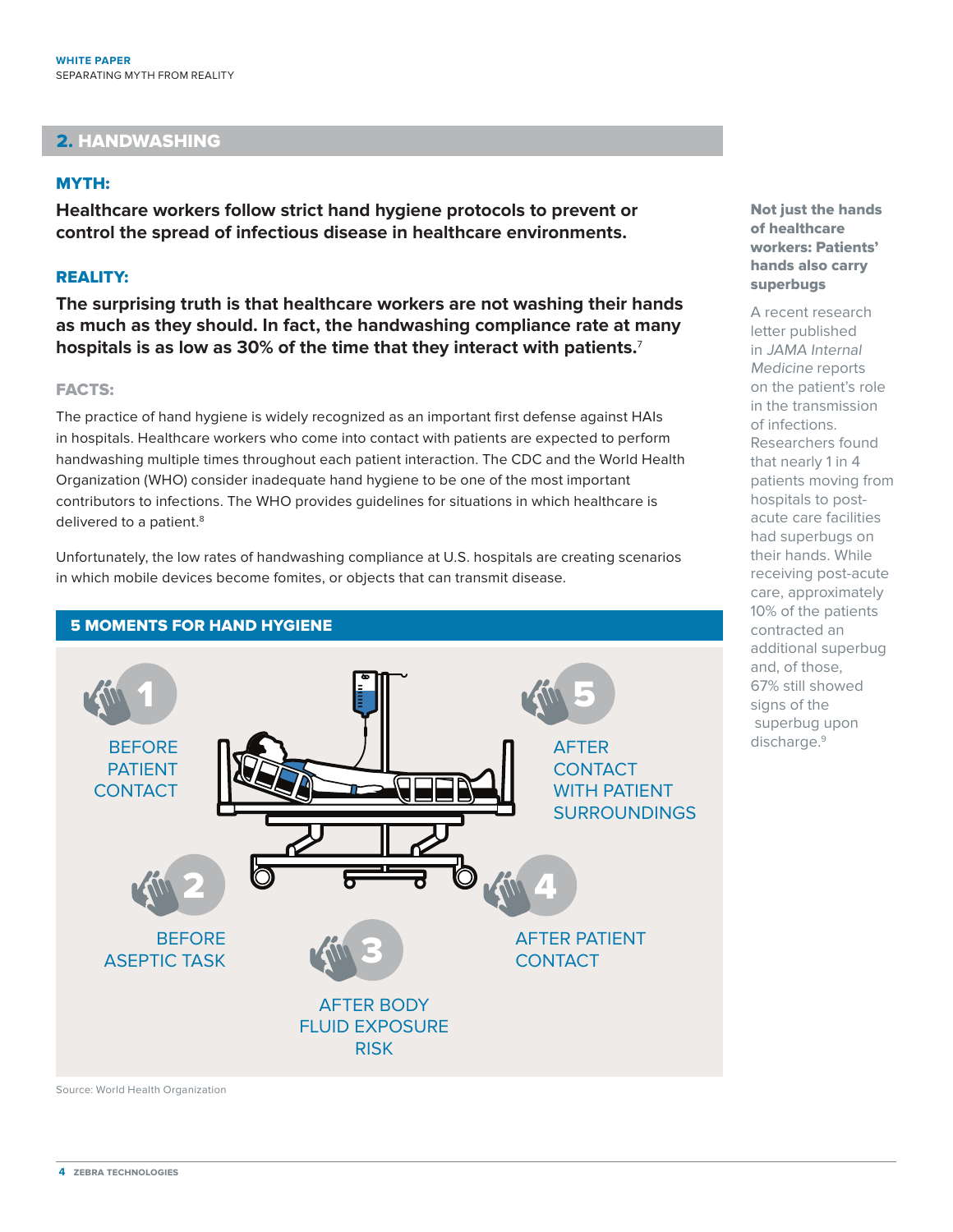

### 3. CLEANING AND DISINFECTING

#### MYTH:

**Wiping a mobile device with a microfiber cloth will clean and disinfect the device.**

#### REALITY:

**Cleaning and disinfecting are two different processes and usually involve two different steps. Optimum results can often be achieved through the use of a "best-in-class" microfiber cloth.**

#### FACTS:

Even when a mobile device is cleaned of fingerprints, the surface of the device may still be covered with potentially harmful bacteria. Alternatively, even when a device has been disinfected, it may not necessarily be clean.

While the terms "cleaning" and "disinfection" are often used interchangeably, they have significantly different definitions. According to the CDC, **cleaning** is "the process by which foreign material such as dirt and grime are removed from the surface of an object." Regular cleaning of a device by wiping with a moist microfiber cloth is often enough to eliminate many kinds of bacteria. An additional level of decontamination is often needed to remove more dangerous and long-lasting bacteria.

The process of disinfection is needed for maximizing the elimination of bacteria. The CDC defines **disinfection** as "the use of a chemical procedure that eliminates virtually all recognized pathogenic microorganisms but not necessarily all microbial forms (e.g., bacterial endospores) on inanimate objects.10 For proper disinfection—and to alleviate the risk of leaving harmful bacteria on the device surface—it is important to follow the directions provided on the agent that is used for the disinfection process.

According to the CDC, after a device has been disinfected at the beginning of a workday, a good rule of thumb—or ratio for cleaning vs. disinfection of enterprise mobile devices—is 5-to-1. In other words, a device should be disinfected after it has been cleaned with a microfiber cloth five times.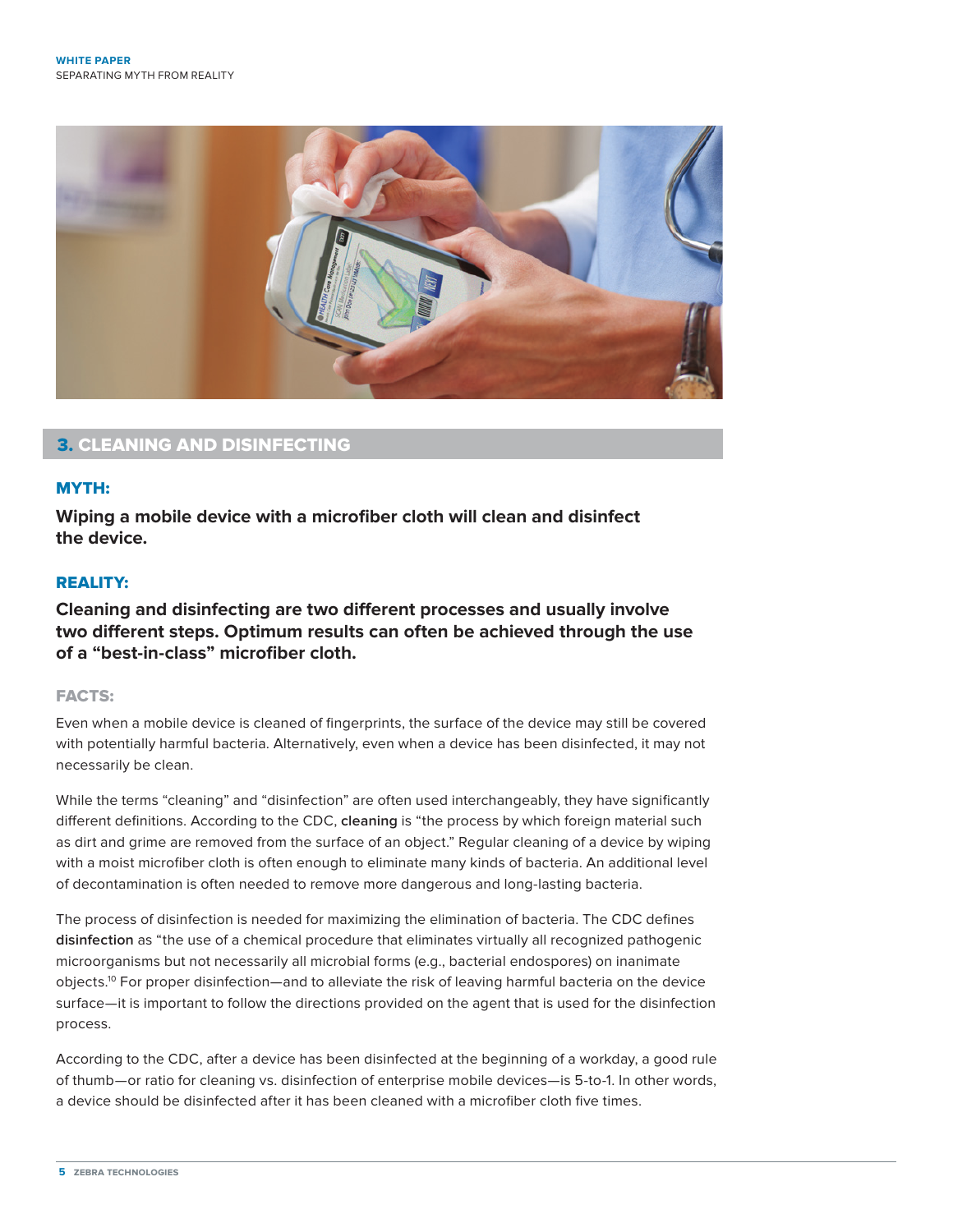

## 4. PATIENT AND VISITOR DEVICES

#### MYTH:

**The mobile phones used by hospital patients and their visitors do not pose a risk factor for spreading HAIs.**

#### REALITY:

**The mobile phones of patients and visitors are actually** twice as likely **to contain potentially dangerous bacteria as those of healthcare workers.**

#### FACTS:

While no definitive link has been identified between patient and/or visitor mobile phones and HAIs, a recent study published in the American Journal of Infection Control<sup>11</sup> presented disturbing results from tests on 200 mobile phones, 133 of which belonged to patients and their visitors and 67 mobile phones of healthcare workers.

The swab samples that were collected showed that approximately 40% of the visitor and patient phones contained disease-causing bacteria, compared with only 20% of the healthcare staff phones. In addition, seven patient phones were found to contain multidrug-resistant (MDR) pathogens such as methicillin-resistant Staphylococcus aureus (MRSA) and multiply-resistant gram-negative organisms. None of the staff phones tested positive for MDR pathogens.

These eye-opening findings led the leaders of the study to conclude that the mobile phones of patients and their visitors represent a distinctly "higher risk for nosocomial pathogen colonization than those carried by healthcare workers and that specific infection control measures may be required for this threat."

40% of visitor and patient phones contained disease-causing bacteria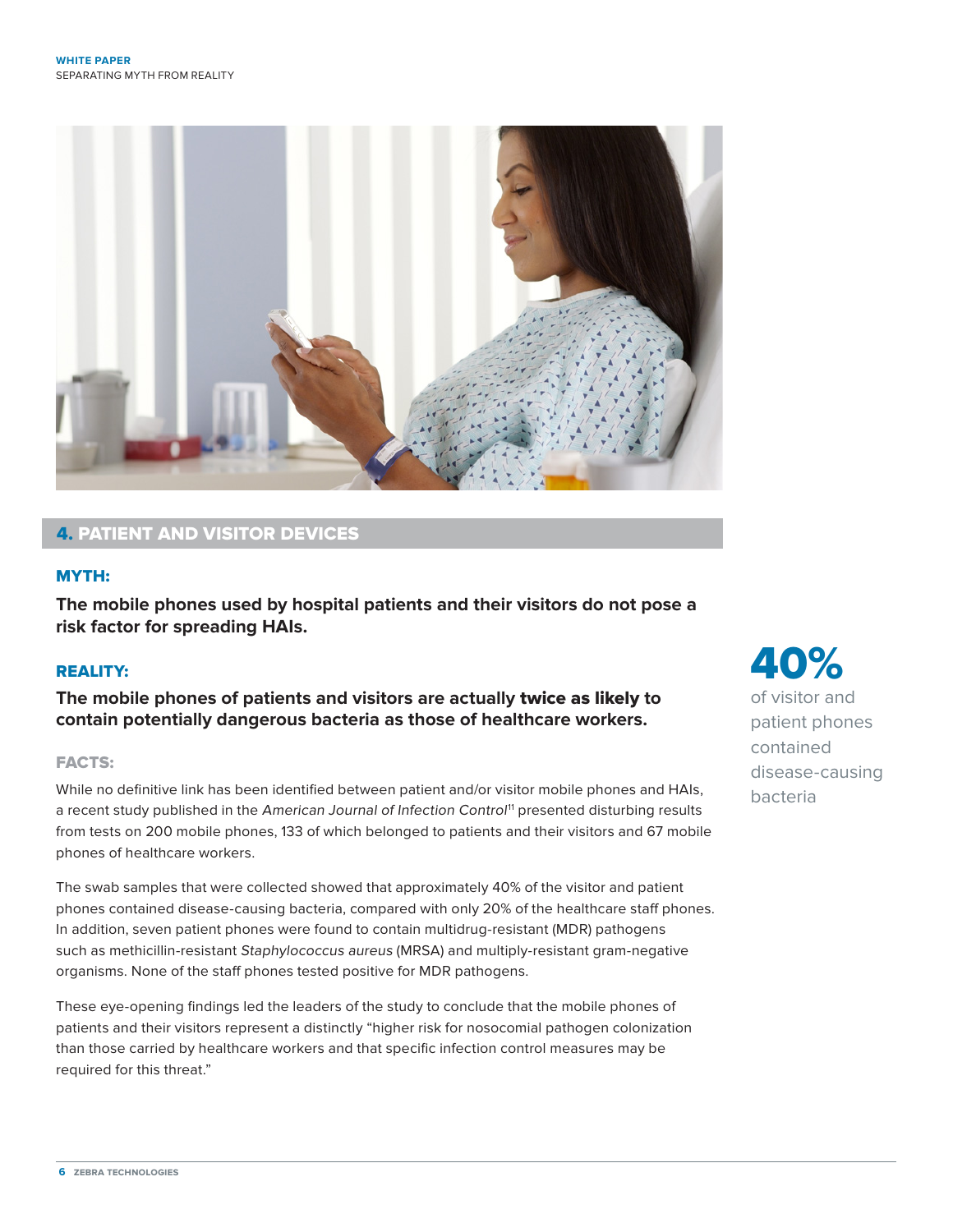

### 5. FREQUENCY

#### MYTH:

**Scheduling the cleaning and disinfection of mobile devices should be the same throughout all areas of the hospital.**

#### REALITY:

**The frequency of cleaning mobile devices depends on the type of items and where they are located in the facility.**

#### FACTS:

The way each mobile device is used and the locations in which it is used should determine the schedule for cleaning and disinfection. Disinfection of devices that are used in patient rooms, for example, in which most of the interactions between healthcare workers and patients occur, should be much more frequent than in other locations of the hospital.

Hospital laboratories, on the other hand, which work with patient specimens that contain what OSHA considers blood borne pathogens, are controlled environments that already have very strict guidelines in place for cleaning and disinfection of equipment. Therefore, there are fewer variables and risk of cross-contamination. ICUs, cardiac care units, and isolated patient rooms have similar prescribed workflow demands.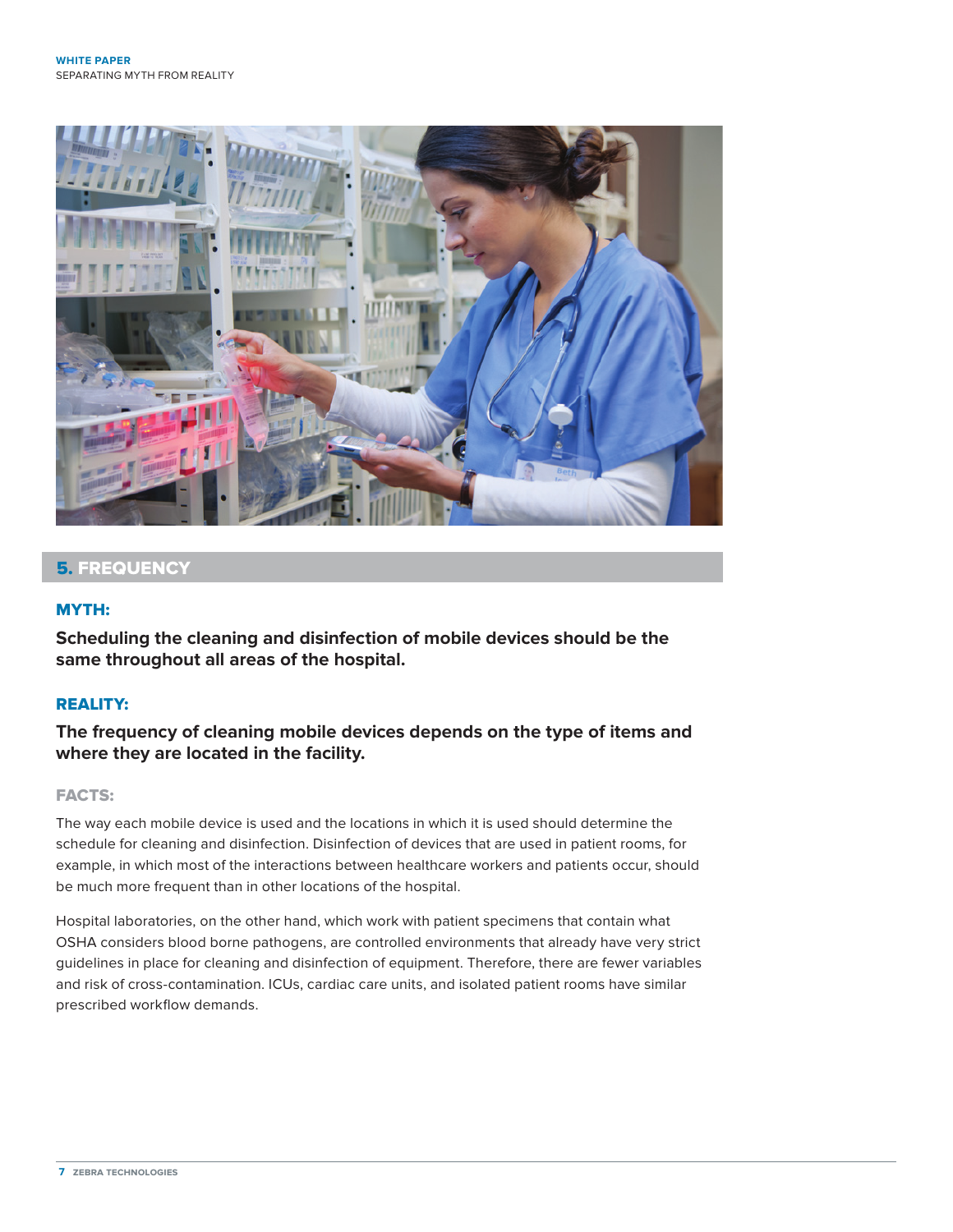

## 6. DURABILITY

#### MYTH:

**All mobile devices can withstand repeated disinfectant procedures.**

#### REALITY:

**Not all mobile devices are durable enough to stand up to frequent rigorous cleaning and disinfection.**

#### FACTS:

Frequent cleaning and disinfection of mobile devices are important steps in the prevention of the spread of bacteria among patients and caregivers. There are many cleaning solutions that can be used to clean mobile devices, but many of the chemicals in these solutions can have a harsh effect on the molded plastic on devices—causing cracks and breaks in the material.

For a mobile device to meet a hospital's infection control policies, it should have adequate ingress protection (IP) sealing in order to prevent the chemical cleaning solutions from entering and damaging the device. The outer plastic on the device must be sturdy enough to withstand exposure to these harsh chemicals.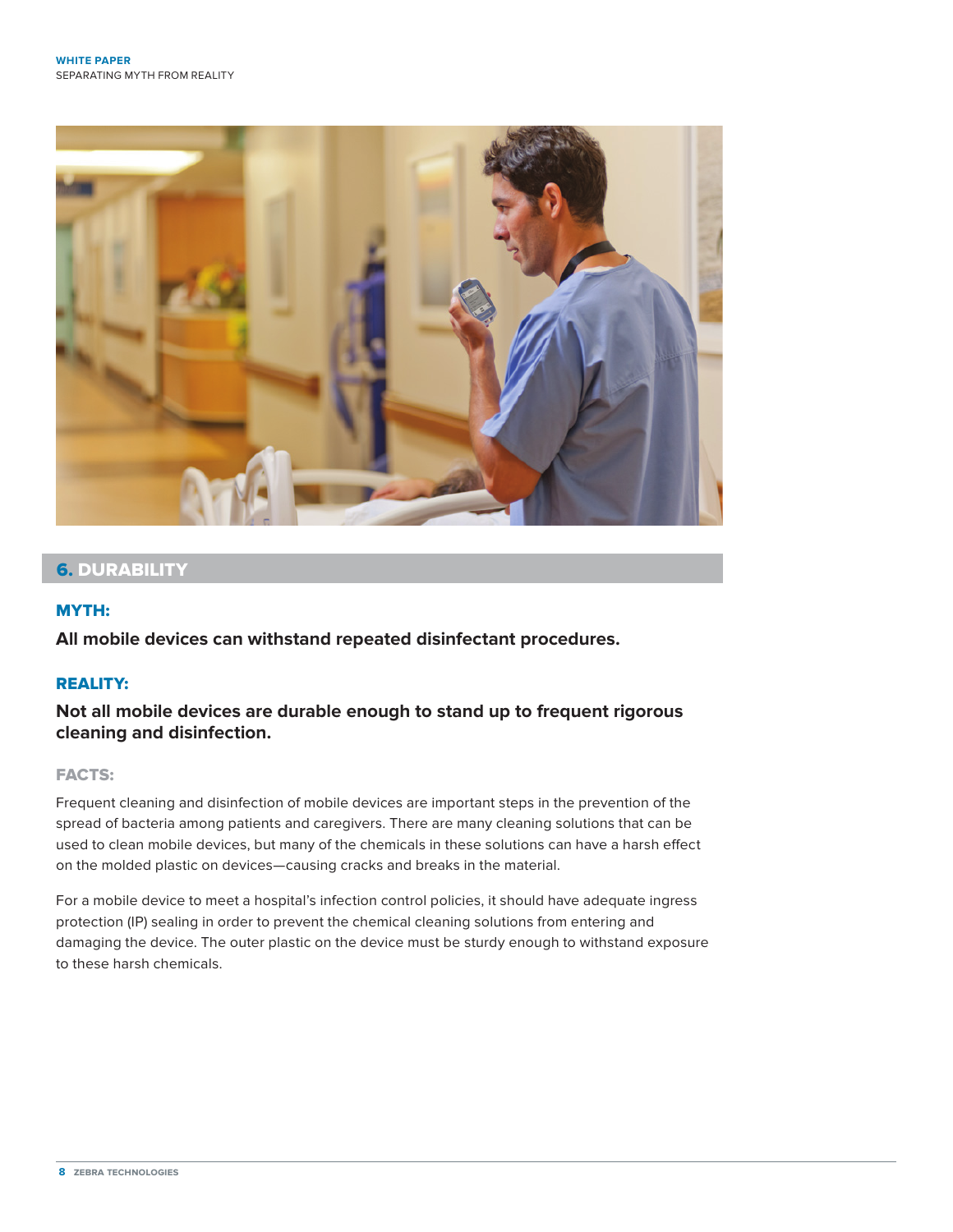## WHAT THIS MEANS FOR HOSPITALS

Clearly, there is a need to raise awareness among hospital administrators and healthcare workers about the risk of infection that is inherent in the use of both consumer-grade and enterprise mobile devices in hospitals—and to develop policies and procedures for the regular cleaning and disinfection of those devices. There is also a need to raise awareness about—and monitor compliance with—hand hygiene policies.

According to the CDC's Guidelines for Disinfection and Sterilization in Healthcare Facilities, 12 mobile devices are considered "noncritical items" that "come in contact with intact skin but not mucous membranes" for which the agency recommends the use of an EPA-registered disinfectant.

Although there are currently no specific published standards for cleaning and disinfecting mobile devices. Hospitals must put formal protocols in place that clearly outline responsibilities, timing, and procedures. Regular education and training programs should be conducted and best practices established along with monitoring programs for compliance. Incorporating the use of mobile devices into a comprehensive program will allow healthcare professionals to take advantage of the many benefits they bring to patient care without compromising patient and worker safety.